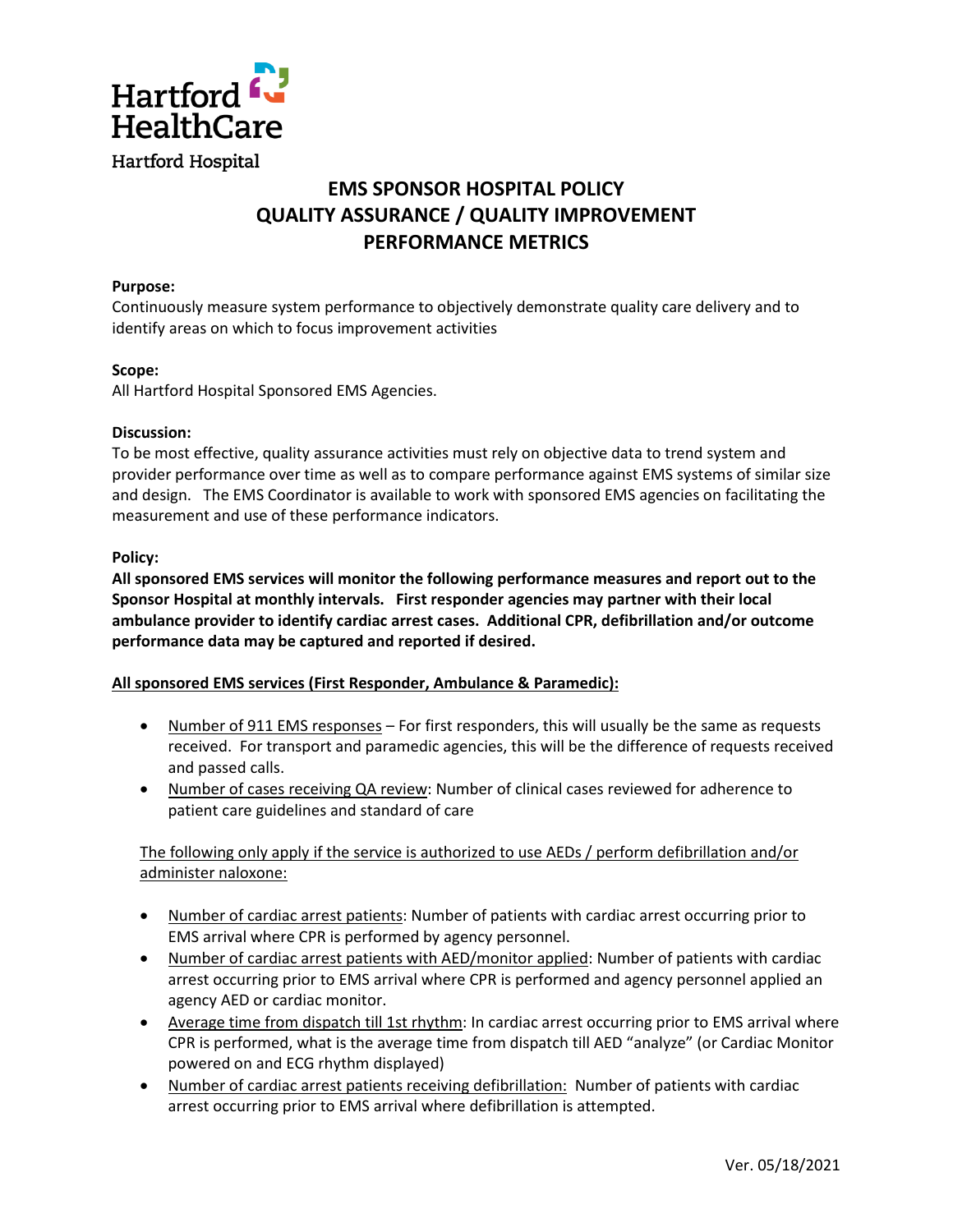- Average time from dispatch till defibrillation: In cardiac arrest occurring prior to EMS arrival where defibrillation is attempted, what is the average time from dispatch to the initial defibrillation?
- Number of patients administered naloxone by agency personnel: Only count patients who received naloxone from the agency's EMS providers.
- Percentage of patients administered naloxone by agency personnel with BVM ventilation documented: Percentage of the total number of patients who received naloxone by agency personnel for whom agency personnel also documented performing BVM ventilation.
- Percentage of patients administered naloxone by agency personnel with BVM ventilation documented as performed PRIOR to naloxone: Percentage of the total number of patients who received naloxone by agency personnel for whom agency personnel also clearly documented performing BVM ventilation PRIOR to naloxone administration.

## **Transport and Paramedic Services**

- Number of refusals: Number of 911 EMS responses resulting in patient-initiated refusal
- Number of 911 EMS transports: Number of 911 EMS responses resulting in transport
- Percentage of patients with bystander CPR performed prior to EMS arrival. Percentage of cardiac arrest patients who received CPR for whom CPR was performed prior to first responder/ambulance/paramedic arrival by bystander.
- Number of Stroke Patients : Number of patients with EMS documented clinical impression of Stroke or CVA or focal neurological deficit
- Stroke scene time <15 minutes: Percentage of suspected Stroke patients with on scene time <15 minutes (California EMS core measure STR-3)
- Percentage of stroke patients with last known well time documented: Percentage of patients with primary or secondary clinical impression of stroke, CVA or TIA for whom a last known well or last seen normal time is documented.
- Percentage of acute stroke patients with stroke alert documented: Percentage of patients with primary or secondary clinical impression of stroke, CVA or TIA for whom a stroke alert prenotification is documented. May exclude cases in which a last known well time is documented as >24 hours from hospital arrival time.

## **Paramedic Services**

- Percentage of stroke patients receiving blood glucose check: Percent of patient contacts with impression of CVA/Stroke or focal neurologic deficit with a documented blood glucose check (California EMS Core Measure STR-2)
- Percentage adult severe pain treated and improved: Percentage of patients older than 13 reporting a pain score of 7 or greater on a 0-10 scale received subsequent interventions associated with pain relief (NHTSA EMS performance measure 6.4)
- Number of patients for whom endotracheal intubation was attempted: Number of patients for whom intubation was attempted. An attempt is defined as a laryngoscope blade or ET tube passing the lips or ET tube entering the nostril.
- Percentage first pass intubation success: Percent of patient contacts for whom intubation was attempted who were successfully intubated on the  $1<sup>st</sup>$  attempt. An attempt is defined as a laryngoscope blade or ET tube passing the lips or ET tube entering the nostril.
- Percentage EtCO2 utilization with BVM: Percentage of patient receiving BVM ventilation for whom continuous waveform capnography was utilized (modification of California EMS Core measure SKL-2)